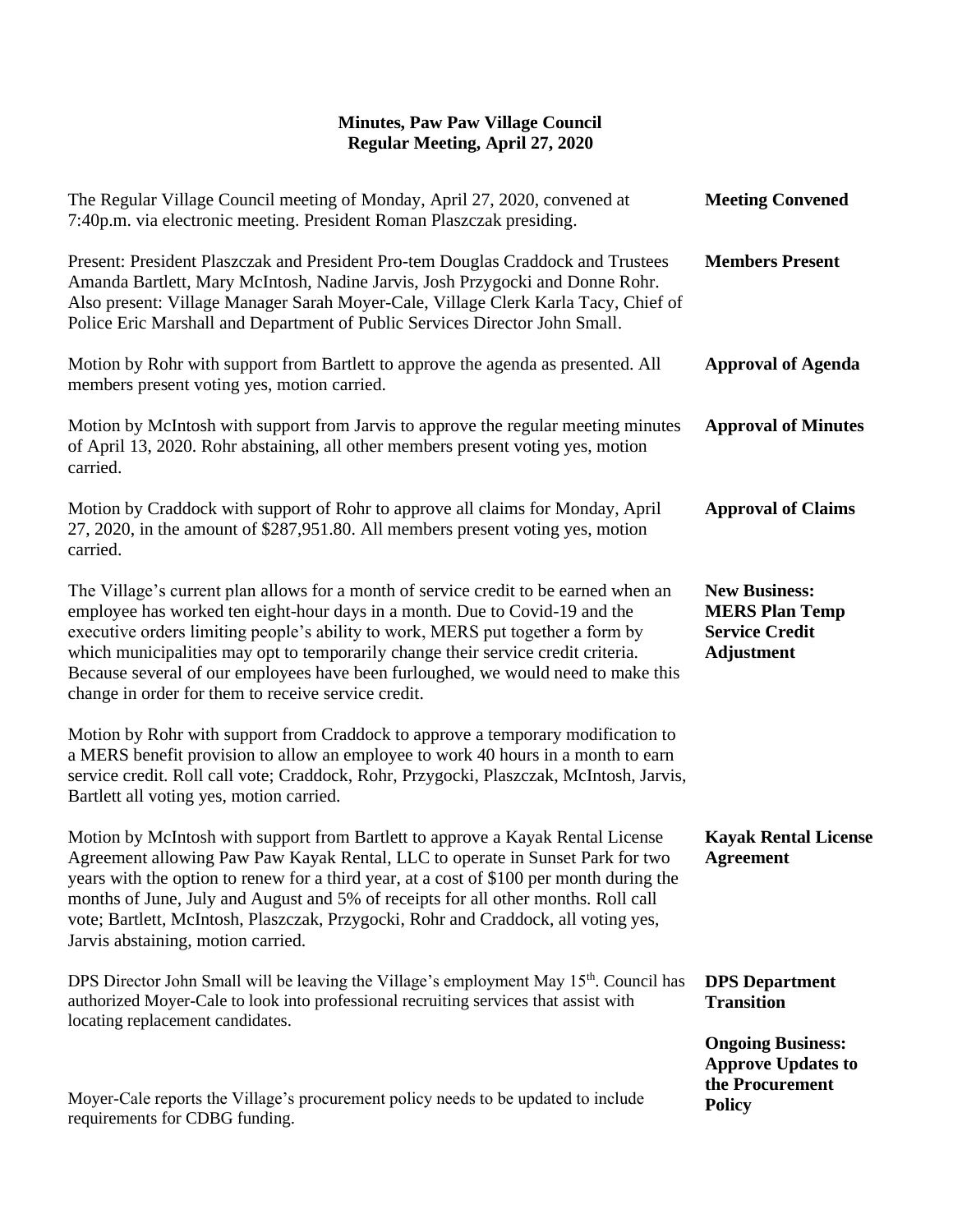## **Minutes, Paw Paw Village Council Regular Meeting, April 27, 2020**

Motion by Rohr with support from McIntosh to approve the modified procurement policy as presented. Roll call vote; Craddock, Rohr, Przygocki, Plaszczak, McIntosh, Jarvis, Bartlett all voting yes, motion carried.

| It is the consensus of Council to have Moyer-Cale present the proposed chicken<br>ordinance to legal counsel for review.                                            | <b>Chickens</b>                                                      |
|---------------------------------------------------------------------------------------------------------------------------------------------------------------------|----------------------------------------------------------------------|
| Moyer-Cale, Chief Marshall and Director Small updated Council on our most recent<br>responses to the pandemic and its effects on the Village's day-to-day continued | <b>Covid-19 Update</b>                                               |
| operations.<br>No Report.                                                                                                                                           | <b>Committee Meetings</b><br>and Reports<br><b>Finance and Admin</b> |
| No Report.                                                                                                                                                          | <b>Public Services</b>                                               |
| No Report.                                                                                                                                                          | <b>Parks and Rec</b>                                                 |
| No Report.                                                                                                                                                          | <b>DDA</b>                                                           |
| No Report.                                                                                                                                                          | <b>Economic Develop</b>                                              |
| No Report.                                                                                                                                                          | <b>Farmers Market</b>                                                |
| Craddock reported the Fire Board met to pay bills and discuss basic operations.                                                                                     | <b>Fire Board</b>                                                    |
| No Report.                                                                                                                                                          | <b>Historical Committee</b>                                          |
| Rohr reported the Housing Commission staff is working part-time cleaning and<br>helping the residents with the Covid-19 social distancing guidelines.               | <b>Housing Commission</b>                                            |
| No Report.                                                                                                                                                          | <b>Maple Lake</b><br><b>Preservation</b>                             |
| No Report.                                                                                                                                                          | <b>Planning Commission</b>                                           |
| No Report.                                                                                                                                                          | <b>Wellhead Protection</b>                                           |
| No Report.                                                                                                                                                          | Wine & Harvest                                                       |
| Plaszczak wished for everyone to try to stay safe and healthy during this time of the<br>Coronavirus.                                                               | <b>Council Member</b><br><b>Comments</b><br><b>Plaszczak</b>         |
| Craddock wanted to verify that email discussions between multiple Council members                                                                                   | <b>Craddock</b>                                                      |

regarding Village matters would be inappropriate, Moyer-Cale confirmed this is true and discussed the Open Meetings Act.